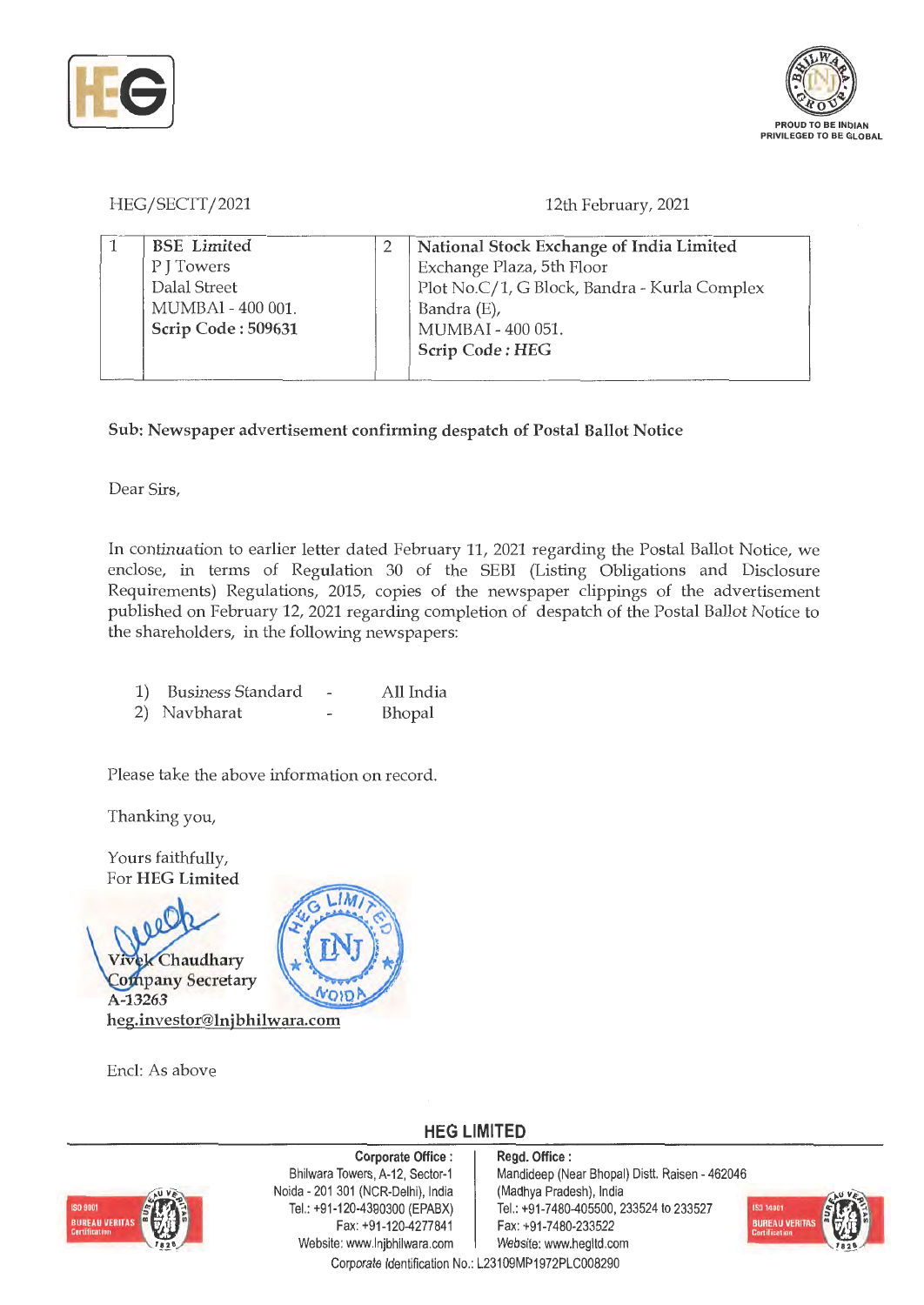| <b>NAME</b>              | <b>PLACE</b> | .<br><b>DATE</b> |
|--------------------------|--------------|------------------|
| <b>Business Standard</b> | All editions | 2.02.2021        |



## **HEG LIMITED**

Regd. Off.: Mandideep (Near Bhopal) Dist!. Raisen - 462 046, (M .P.) I Phone: 07480-233524, 233525; Fax : 07480-233522 Corp. Off.: Bhilwara Towers, A - 12, Sector - 1, Noida - 201 301 (U.P.) | Phone: 0120-4390300 (EPABX); Fax: 0120-4277841 Website: www.hegltd.com, E-mail: heg.investor@lnjbhilwara.com I CIN:L23109MP1972PLC008290

## **POSTAL BALLOT/E-VOTING NOTICE**

NOTICE is hereby given pursuant to the provisions of Section 110 read with Section 108 and other applicable provisions, if any, of the Companies Act, 2013 ("the Act") read with Rule 20 and Rule 22 of the Companies (Management and Administration) Rules, 2014 ("the Rules") also read with General Circulars No. 14/2020 dated April 8, 2020, No. 17/2020 dated April 13, 2020, No. 22/2020 dated June 15, 2020, No. 33/2020 dated September 28, 2020 and No. 39/2020 dated December 31, 2020 issued by Ministry of Corporate Affairs ("MCA Circulars"), Regulation 44 of the Securities and Exchange Board of India (Listing Obligations and Disclosure Requirements) Regulations, 2015 ("SEBI Listing Regulations") including any statutory modification or re-enactment thereof for the time being in force, Secretarial Standard -2 issued by the Institute of Company Secretaries of India and any other applicable laws and regulations, HEG Limited ('the Company') has on 12<sup>th</sup> February, 2021 completed dispatch of the **Postal Ballot Notice dated February 9, 2021 ('Postal Ballot Notice') by e-mai l only** to the Members whose names appear in the Register of Members/List of Beneficial Owners as received from National Securities Depository Limited ('NSDL') and Central Depository Services (India) Limited ('CDSL') (hereinafter collectively referred to as 'the Depositories') and whose e-mail addresses are available with the Depositories, the Company or Registrar and Share Transfer Agent of the Company viz. MCS Share Transfer Agent Ltd ('RTA') as on **Friday, February 5, 2021 ('Cut-Off Date').** The voting rights shall also be reckoned on the paid-up value of shares registered in the name(s) of the Member(s) as on the Cut-Off Date. A person whose name is recorded in the Register of Members/ Beneficial owners as on the cut-off date shall only be entitled to avail the facility of remote e-voting/e-voting. Any recipient of the Postal Ballot Notice who was not a member of the Company as on the cut-off date should treat the Postal Ballot Notice for information purpose only.

The Postal Ballot Notice comprises of following resolutions which are to be transacted through Postal Ballot by remote e-voting process (e-voting) only ("Postal Ballot").

| S. No.         | <b>Type of Resolution</b>                        | <b>Particulars</b>                                                                                                                                                                                                                                                                                                                                                                                                                                                                                                                                                                                                                                                                                                                                                                                                                                                                      |                                                                                                                                      |  |
|----------------|--------------------------------------------------|-----------------------------------------------------------------------------------------------------------------------------------------------------------------------------------------------------------------------------------------------------------------------------------------------------------------------------------------------------------------------------------------------------------------------------------------------------------------------------------------------------------------------------------------------------------------------------------------------------------------------------------------------------------------------------------------------------------------------------------------------------------------------------------------------------------------------------------------------------------------------------------------|--------------------------------------------------------------------------------------------------------------------------------------|--|
| $\mathbf{1}$   | <b>Ordinary Resolution</b>                       | To approve request received from Mekima Corporation, Member of Promoter Group for reclassification from<br>"Promoter and Promoter Group" category to "Public" category.                                                                                                                                                                                                                                                                                                                                                                                                                                                                                                                                                                                                                                                                                                                 |                                                                                                                                      |  |
| $\overline{2}$ | <b>Special Resolution</b>                        | To approve re-appointment of Shri Satish Chand Mehta (DIN: 02460558), Independent Director for a second<br>term of five years w.e.f. 23rd June, 2021 upto 22rd June, 2026.                                                                                                                                                                                                                                                                                                                                                                                                                                                                                                                                                                                                                                                                                                              |                                                                                                                                      |  |
|                |                                                  | A copy of the Postal Ballot Notice is available on the website of the Company: www.hegitd.com and in the relevant section of the website of BSE<br>Limited ('BSE'): www.bseindia.com, National Stock Exchange of India Limited ('NSE'): www.nseindia.com, on which the equity shares of the<br>Company are listed and also on the website of CDSL at www.evotingindia.com.                                                                                                                                                                                                                                                                                                                                                                                                                                                                                                              |                                                                                                                                      |  |
|                |                                                  | Hence, in compliance with the requirements of the MCA Circulars, hard copy of Postal Ballot Notice along with Postal Ballot form and pre-paid<br>business reply envelope has not been sent to the Members for this Postal Ballot. The communication of the assent or dissent of the Members<br>would only take place through the remote e-voting system.                                                                                                                                                                                                                                                                                                                                                                                                                                                                                                                                |                                                                                                                                      |  |
|                | vote electronically and in a secure manner.      | The Company has engaged the services of CDSL for providing remote e-voting facilities to the Eligible Members, to enable them to cast their                                                                                                                                                                                                                                                                                                                                                                                                                                                                                                                                                                                                                                                                                                                                             |                                                                                                                                      |  |
|                |                                                  | The remote e-voting period commences on Saturday, February 13, 2021 at 9.00 A.M.(IST) and ends on Sunday, March 14, 2021 at 5.00<br>P.M.(IST) (both days inclusive). The remote e-voting shall not be allowed beyond the said date and time.                                                                                                                                                                                                                                                                                                                                                                                                                                                                                                                                                                                                                                            |                                                                                                                                      |  |
|                |                                                  | Members who do not have registered their E-mail ID are required to register their email addresses, in respect of electronic holding with their<br>concerned Depository Participants and in respect of physical holding, with the Company's Share Transfer Agent i.e. MCS Share Transfer Agent<br>Ltd., F-65, 1st Floor, Okhla Industrial Area, Phase - I, New Delhi, India. PIN-110 020 Tel.: 011- 41406149-52 Fax No.: 011- 41709881 E-mail:<br>helpdeskdelhi@mcsregistrars.com by following due procedure, which is as under:                                                                                                                                                                                                                                                                                                                                                         |                                                                                                                                      |  |
|                | In case, Physical Holding                        |                                                                                                                                                                                                                                                                                                                                                                                                                                                                                                                                                                                                                                                                                                                                                                                                                                                                                         | In case, Demat Holding                                                                                                               |  |
|                |                                                  | (Unit: HEG Limited), F-65, First Floor, Okhla Industrial Area, Phase-I, New Delhi-110020, Phone<br>no. 011-41406149 or scanned copy on e-mail at helpdeskdelhi@mcsregistrars.com and provide<br>the following details/documents for registering email address:<br>a) Folio No., b) Name of shareholder, c) Email ID, d) Copy of PAN card (self attested), e) Copy of<br>Aadhar (self attested), f) Copy of share certificate (front and back).<br>Following additional details/documents need to be provided in case of updating Bank Account Detail:<br>a) Name and Branch of the Bank in which you wish to receive the dividend,<br>b) the Bank Account type, c) Bank Account Number, d) MICR Code Number.<br>e) IFSC Code, f) Copy of the cancelled cheque bearing the name of the first shareholder.                                                                                | (DP) and register your email address<br>and bank account details in your demat<br>account, as per the process advised by<br>your DP. |  |
|                |                                                  | Members who are holding shares as on the cut-off date i.e. February 5, 2021 and who have not registered their e-mail may send an<br>e-mail to helpdeskdelhi@mcsregistrars.com or heg.investor@Injbhilwara.com to receive copy of Postal Ballot Notice or download from<br>the website of the Company i.e. www.hegitd.com and also from the websites of the stock exchanges where the shares of the Company<br>are listed i.e. BSE Ltd. (www.bseindia.com) and National Stock Exchange of India Ltd. (www.nseindia.com) and can vote electronically<br>after following the instructions as mentioned at point no.10 of the Postal Ballot Notice.                                                                                                                                                                                                                                         |                                                                                                                                      |  |
|                | means are as under:-                             | Contact details of the person responsible to address the queries/grievances connected with the voting by Postal Ballot including voting by electronic                                                                                                                                                                                                                                                                                                                                                                                                                                                                                                                                                                                                                                                                                                                                   |                                                                                                                                      |  |
| i)             | heg.investor@Injbhilwara.com;                    | Shri Vivek Chaudhary, Company Secretary, HEG Limited, Bhilwara Towers, A-12, Sector-1, Noida-201301, Tel: (0120) 4390300; Email:                                                                                                                                                                                                                                                                                                                                                                                                                                                                                                                                                                                                                                                                                                                                                        |                                                                                                                                      |  |
|                |                                                  | ii) Mr. Rakesh Dalvi, Manager, (CDSL, ) Central Depository Services (India) Limited, A Wing, 25th Floor, Marathon Futurex, Mafatlal Mill Compounds,<br>N M Joshi Marg, Lower Parel (East), Mumbai - 400013 or send an email to helpdesk.evoting@cdslindia.com or call on 022-23058542/43.                                                                                                                                                                                                                                                                                                                                                                                                                                                                                                                                                                                               |                                                                                                                                      |  |
|                | Corporate Office of the Company.                 | The resolution, if passed by the requisite majority, shall be deemed to have been passed as if the same has been passed at a general meeting<br>of the members convened in that behalf. The resolution, if approved by the requisite majority of members by means of Postal Ballot (i.e. remote<br>e-voting), shall be deemed to have been passed on the last date specified by the Company for remote e-voting, i.e. Sunday, March 14, 2021.<br>The results shall be declared on or before Tuesday, March 16, 2021 at 17:00 hours (IST) by posting the same on the website of the Company<br>(www.hegltd.com), website of CDSL (www.evotingindia.com.) and by filing with BSE Ltd. (www.bseindia.com) and National Stock Exchange of<br>India Ltd.(www.nseindia.com) where shares of the Company are listed. It shall also be displayed on the Notice Board at the Registered Office & |                                                                                                                                      |  |
|                | Place: Noida (U.P.)<br>Date: 12th February, 2021 |                                                                                                                                                                                                                                                                                                                                                                                                                                                                                                                                                                                                                                                                                                                                                                                                                                                                                         | By order of the Board of Directors<br>for HEG Limited<br>(Vivek Chaudhary)<br><b>Company Secretary</b><br>Membership No.: A13263     |  |

VOIDA